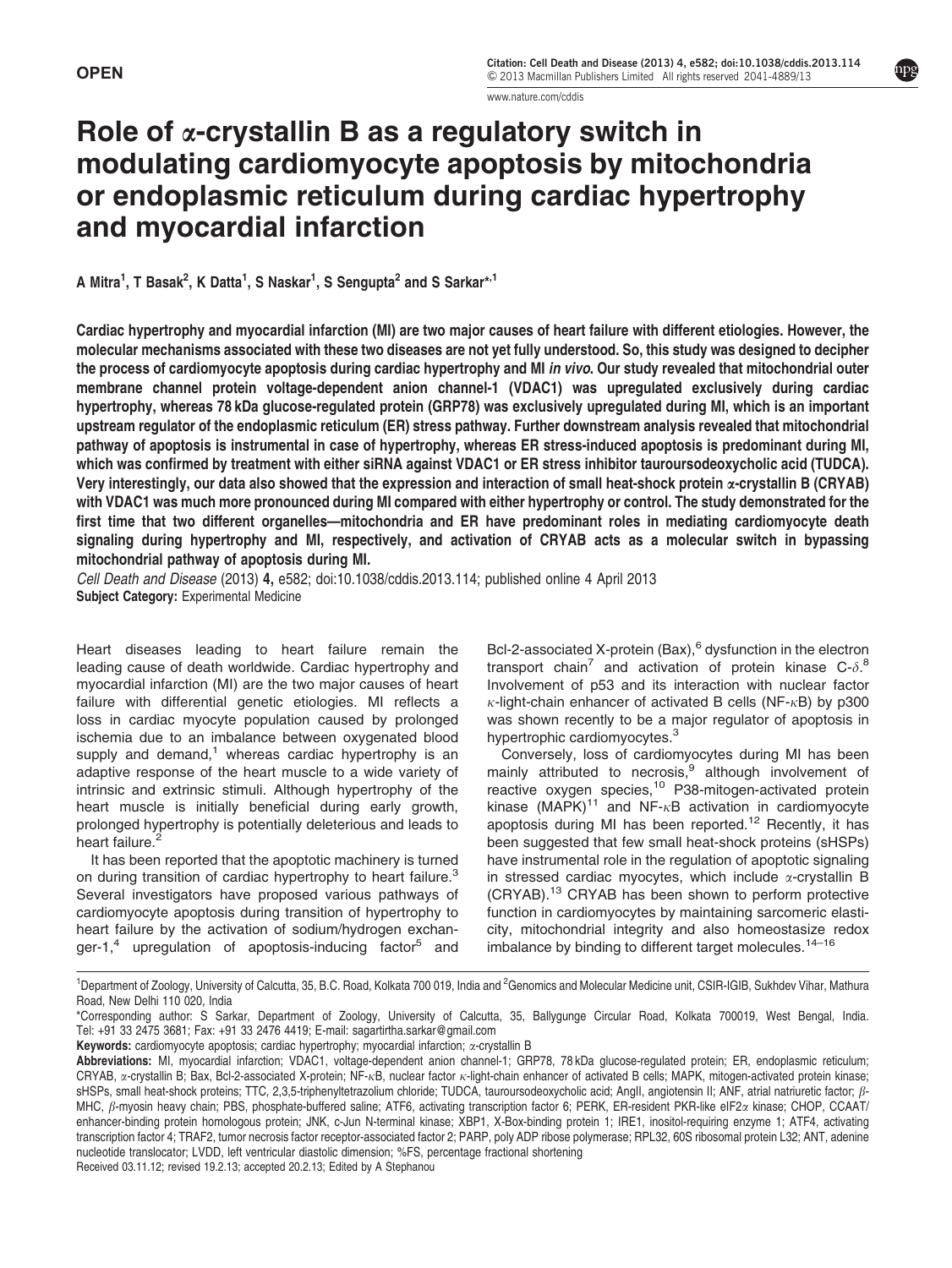The present study was directed to identify the difference in cardiomyocyte apoptotic machinery in two etiologically different cardiac diseases (hypertrophy and MI). Furthermore, analysis of downstream signaling pathways revealed that CRYAB has a crucial role in regulating cardiomyocyte apoptosis during hypertrophy and MI. This is the first report identifying novel molecular mechanisms for cardiomyocyte apoptosis, with precise role of CRYAB as a chief regulator for differential modes of myocyte apoptosis in two cardiac disease forms.

## Results

 $\angle$ 

Assessment of MI and hypertrophy in vivo and in vitro. Significantly large areas of infarct were revealed by triphenyltetrazolium chloride (TTC) staining in the left ventricles of both isoproterenol-treated and LAD-ligated rats  $(23 \pm 1.58\%)$ and  $27 \pm 2.1$ % of total left ventricular area, respectively; Supplementary Figure S1A) along with a significantly increased expression of the ischemia marker xanthine oxidase during isoproterenol treatment  $(3.62 \pm 0.07$ -fold), LAD ligation  $(3.3 \pm 0.18$ -fold) and hypoxia  $(3.1 \pm 0.05$ -fold) compared with respective controls. Xanthine oxidase expression was unaltered during hypertrophy (Supplementary Figure S1B). Generation of hypertrophy on the other hand, was ascertained by significant increase in the heart weight to body weight ratio, increased cardiomyocyte crosssectional area and significant increase in the expression of hypertrophy marker genes atrial natriuretic factor (ANF) and  $\beta$ -myosin heavy chain ( $\beta$ -MHC) compared with respective controls, both *in vivo* as well as in vitro as shown earlier. $3$  Compromised cardiac function during hypertrophy was ascertained by M-mode echocardiographic analysis with significant increase in left ventricular diastolic dimension (LVDD;  $0.64 \pm 0.05$  cm;  $P < 0.05$ ) compared with either control  $(0.46 \pm 0.03 \text{ cm})$  or MI  $(0.51 \pm 0.06 \text{ cm})$ , and significant decrease in percentage fractional shortening (%FS) during hypertrophy (29.5  $\pm$  1.92%; P < 0.05) compared with either control  $(63 \pm 4.22\%)$  or MI  $(48 \pm 3.79\%)$ .

Differential expression of VDAC1, GRP78 and CRYAB during hypertrophy and MI. On the basis of the leads obtained from a comparative proteome profiling between hypertrophy and MI performed by us (unpublished data), the levels of voltage-dependent anion channel-1 (VDAC1) and 78 kDa glucose-regulated protein (GRP78) were estimated in our experimental animal groups by western blot analysis. In agreement with the proteomics data, VDAC1 expression showed significant increase  $(3.08 \pm 0.06 \cdot 1)$  exclusively during hypertrophy, whereas significant upregulation of GRP78 expression was observed during MI in isoproterenol-treated  $(3.4 \pm 0.08 \text{-}$  fold) or LAD-ligated rats  $(3.72 \pm 1.00 \text{)}$ 0.17-fold) compared with either control or hypertrophy (Figures 1a and b). Furthermore, significant increase in expression of CRYAB was observed during both hypertrophy (1.31  $\pm$  0.07-fold) and MI (isoproterenol treatment – 4.82  $\pm$ 0.26-fold; LAD ligation  $-3.91 \pm 0.18$ -fold) in tune with our proteomics data (Figures 1a and b).

Evidence of apoptosis during both hypertrophy and MI. Though mitochondrial VDAC1 and endoplasmic reticulum (ER) stress marker GRP78 were upregulated during



Figure 1 (a) Western blot analyses showing change in the expression of VDAC1, GRP78 and CRYAB in control (C), hypertrophy (H), isoproterenol-treated MI (M) and LAD-ligated MI (LAD) in accordance with the proteomics data. (b) Graphs showing relative band intensity of (i) VDAC1, (ii) GRP78 and (iii) CRYAB, as revealed by western blot analyses.  $(*P<0.01$  with respect to H versus C, H versus M and H versus LAD;  $\#P<0.01$  with respect to M versus H and M versus C;  $\ddot{\tau}$  $\dot{\tau}$  $P$  < 0.01 with respect to LAD versus H and LAD versus C)

hypertrophy and MI, whether this upregulation resulted in dysfunction of mitochondria or ER leading to myocyte apoptosis was not clear. Therefore, some apoptotic proteins were analyzed by immunoblotting. As shown in Figure 2a, cleavage of caspase 3 (19 kDa fragment), a major regulator of apoptosis was observed during hypertrophy and MI. Similar trend was observed in caspase 3 activity assay, which showed increased activity during hypertrophy  $(2.12 \pm 0.12$ -fold), isoproterenol treatment  $(1.64 \pm 0.1$ -fold) and LAD ligation  $(1.59 \pm 0.09 \text{-}$  fold) compared with control (Figure 2b). Poly ADP ribose polymerase (PARP), another apoptotic marker was also found to be cleaved during hypertrophy and MI. Similar results were observed in vitro in case of both angiotensin II (AngII)-treated and hypoxic cardiomyocytes (Figure 2a). Significant increase in the number of TUNEL-positive nuclei was also observed during hypertrophy  $(37 \pm 2.58\%)$  and MI  $(28 \pm 2.2\%)$  compared with control samples  $(2 \pm 0.18\%;$  Figure 2c).

Cardiomyocyte apoptosis during hypertrophy is mediated via VDAC1-influenced mitochondrial pathway. On the basis of the fact that myocyte apoptosis was evident during hypertrophy with exclusively upregulated expression of mitochondrial outer membrane channel VDAC1, the mitochondrial apoptotic pathway was assessed in the three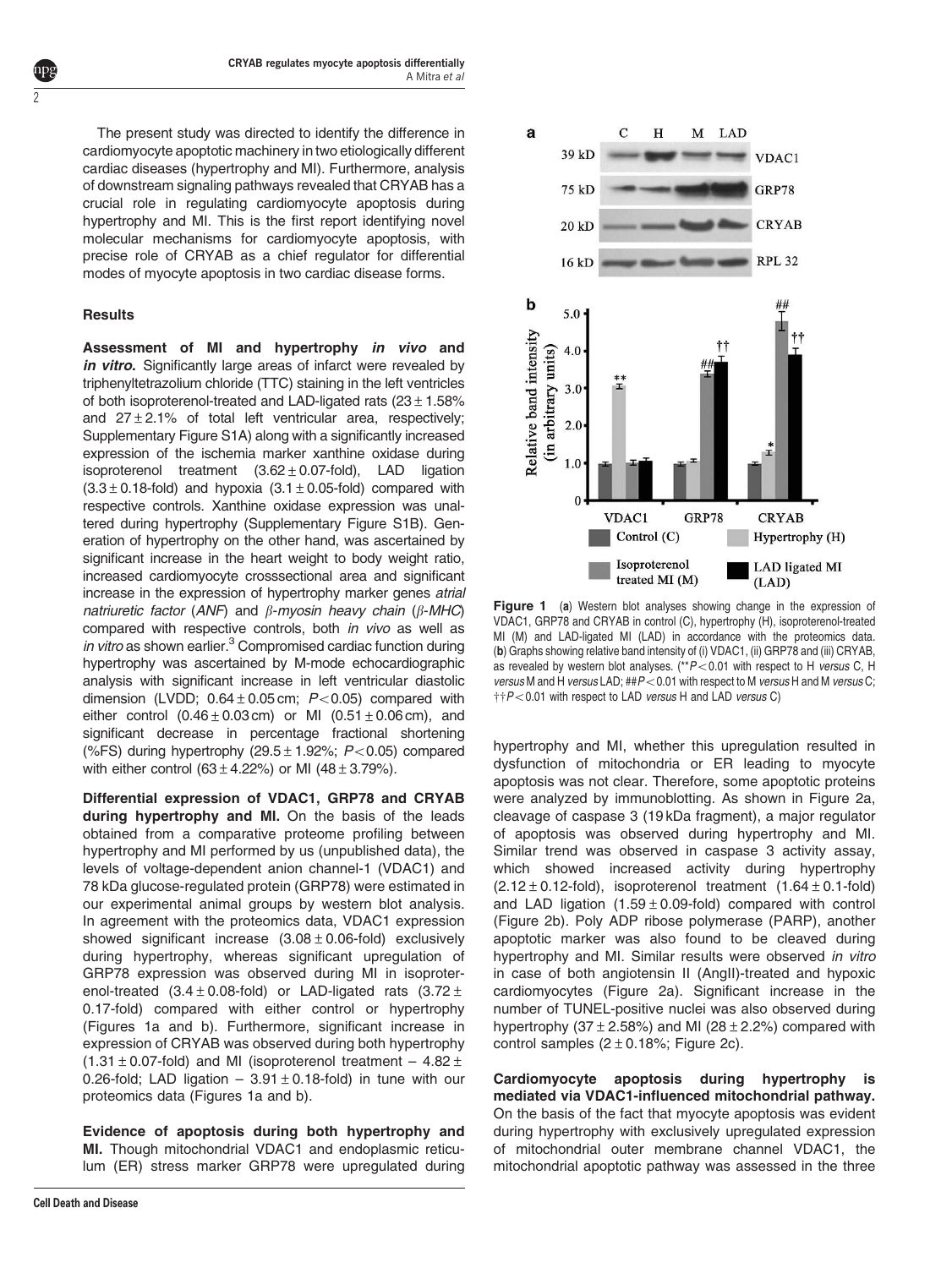

Figure 2 (a) Cardiomyocyte apoptosis occurs during hypertrophy and MI. Western blot analyses showing cleavage of active caspase 3 (19 kDa) and PARP (89 kDa) proteins in both in vitro and in vivo hypertrophy and MI (isopreternol-treated and LAD) models. No such cleaved product was observed in control. RPL32 was used as internal loading control. Data is representative of three independent experiments. (b) Graph showing caspase 3 activity in control (C), hypertrophy (H), isoproterenol-treated MI (M) and LAD-ligated MI (LAD). (c) Graph showing percentage of TUNEL-positive cells in paraffin-embedded tissue section of C, H and MI. (\*\*P<0.01 with respect to H versus C;  $\#P<0.01$  with respect to M versus C;  $\ddot{\dagger}P<0.01$  with respect to LAD versus C)

groups. Immunoblot analyses showed significantly increased expression of Bax  $(4 \pm 0.09$ -fold) and increased cytosolic/ mitochondrial ratio of cytochrome c  $(4.1 \pm 0.19$ -fold) during hypertrophy compared with control or MI. Although the expression of Bax increased significantly during MI  $(2.51 \pm 0.08$ -fold) compared with control, cytosolic/mitochondrial ratio of cytochrome c decreased significantly compared with either hypertrophy or control (Figure 3a; Supplementary Figure S2). Further corroboration by immunofluorescence studies in vitro in AngII-treated cardiomyocytes showed pronounced upregulation of cytochrome c in the cytosol, compared with either control or hypoxic cardiomyocytes (Figure 3b). Among the AngII-treated cardiomyocytes, 43±0.9% cells showed an increased expression of cytosolic cytochrome c, whereas  $<$  10% cells stained positive for cytosolic cytochrome c in case of hypoxic cardiomyocytes or control.

The role of VDAC1 as a chief regulator of cardiomyocyte apoptosis during hypertrophy was further confirmed by using VDAC1 siRNA treatment in vivo. Rats treated with VDAC1 siRNA during induction of hypertrophy showed marked decrease in the cytosolic/mitochondrial ratio of cytochrome c  $(2.76 \pm 0.18 \text{-}$  fold) and significantly reduced activity of caspase 3 ( $2 \pm 0.22$ -fold) compared with rats treated with non-specific siRNA. The siRNA treatment did not alter caspase 3 activity significantly during MI (Figures 3c and d).

Activation of GRP78-mediated ER stress pathway leads to induction of apoptosis during MI. As  $GRP78 - a$ marker for ER stress – was found to be exclusively upregulated during MI, the expression status of ER stress pathway proteins was studied in the three groups. The expression of ER-resident PKR-like eIF2 $\alpha$  kinase (PERK;  $2.64 \pm 0.07$ -fold) and phospho inositol-requiring enzyme 1 (IRE1) to IRE1 ratio  $(2.02 \pm 0.14$ -fold) increased significantly during MI compared with the other two groups (Figure 4a; Supplementary Figures S3A and B). Active cleavage product of activating transcription factor 6 (ATF6) and active X-Boxbinding protein 1 (XBP1), the downstream mediators of ER stress pathway were also found exclusively during MI (Figure 4a). Nuclear translocation of active ATF6 and XBP1 transcription factors, as assessed in vitro by immunofluorescence study, revealed ATF6-positive nuclei in  $32 \pm 0.69$ % of hypoxic cardiomyocytes, whereas  $31 \pm 0.91$ % nuclei were positive for XBP1. Less than 5% cells showed either ATF6- or XBP1-positive nuclei in case of either the hypertrophied cardiomyocytes or control cells (Figure 4b; Supplementary Figures S3 C and D).

Analysis of the ER stress-mediated apoptotic pathway in vivo by immunoblot analysis revealed that levels of activating transcription factor 4 (ATF4)  $(2.12 \pm 0.1\text{-fold})$ , CCAAT/enhancer-binding protein homologous protein (CHOP;  $2.7 \pm 0.07$ -fold), tumor necrosis factor receptorassociated factor 2 (TRAF2;  $2.32 \pm 0.06$ -fold) and phospho c-Jun N-terminal kinase (JNK) to JNK ratio  $(1.72 \pm 0.08$ -fold) increased significantly during MI compared with two other groups, although the level of total JNK remained unaltered in all groups. However, the expression of Bcl-2 was found to be significantly downregulated  $(2.7 \pm 0.13$ -fold) during MI compared with hypertrophy, though it was marginally higher  $(1.17 \pm 0.22$ -fold) compared with control (Figure 4c; Supplementary Figure S4A–E). Upregulation of TRAF2 led to recruitment and subsequent cleavage of ERassociated caspase 12 exclusively during MI (Figure 4c). Nuclear translocation of active transcription factor CHOP scored by immunofluorescence study in vitro revealed 26±0.7% CHOP-positive nuclei among the hypoxic cardiomyocytes compared with  $<$  2% among AngII-treated cardiomyocytes or control cells (Figure 4d; Supplementary Figure S4F).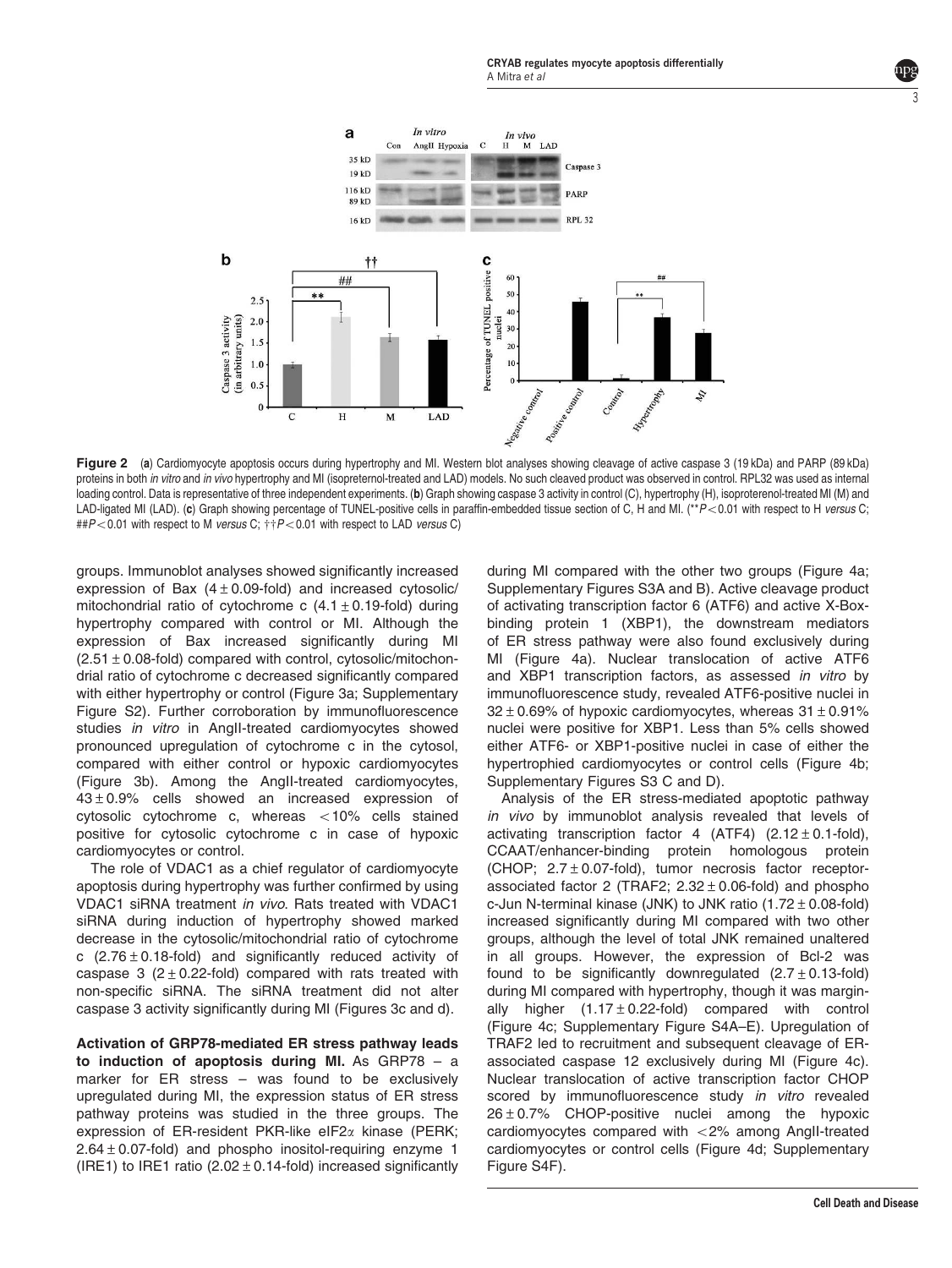

Figure 3 Activation of mitochondrial apoptotic machinery during hypertrophy. (a) Western blot analyses showing significant increase in the expression of Bax and cytochrome c in hypertrophy (H) compared with either MI (M) or sham control (C). RPL32 was used as loading control for cytosolic proteins whereas COX IV was used as loading control for mitochondrial proteins. Data is representative of three independent experiments. (b) Immunofluorescence study showing upregulation of mitochondrial apoptotic marker cytochrome c in hypertrophic cardiomyocytes. Adult cardiomyocytes were stained with antibody against cytochrome c (panel (i–iv), (vi–ix), (xi–xiv)) for three groups (Control, Ang II-treated cells and hypoxic cardiomyocytes). Pronounced expression of cytochrome c (green fluorescence) was observed in Ang II-treated cells only compared with either hypoxic or untreated control. Cells were counter stained with sarcomeric a-actinin antibody for cardiomyocyte specificity. Panel (v), (x) and (xv) represent isotype control images. (Scale bar = 10  $\mu$ m) (c) Western blot analyses showing successful knockdown of VDAC1 and significant decrease in the level of cytosolic cytochrome c in rats treated with VDAC1 siRNA during hypertrophy. This siRNA treatment had no effect on the level of cytosolic cytochrome c during M. (d) Graph showing caspase 3 activity in the three experimental groups (C, H and M) treated with either siRNA against VDAC1 or non-specific siRNA. Significant decrease in caspase 3 activity occurred in rats treated with VDAC1 siRNA during hypertrophy. The siRNA treatment had no effect on caspase 3 activity during MI.  $(**P<0.01)$ 

Furthermore, the predominance of ER stress-induced apoptosis during MI was confirmed by chemical chaperone tauroursodeoxycholic acid (TUDCA) treatment in MI rats showing marked downregulation of ER stress-mediated apoptotic markers CHOP  $(2.3 \pm 0.21$ -fold) and phospho JNK to JNK ratio  $(1.51 \pm 0.12$ -fold) (Figures 5a and b). TUDCA treatment also resulted in significantly reduced cleavage of caspase 12 (Figure 5a) and decreased caspase 3 activity  $(3.1 \pm 0.25$ -fold) during MI compared with animals treated with vehicle. TUDCA treatment had no effect on caspase3 activity during hypertrophy (Figure 5c).

Increased phosphorylation and translocation of CRYAB to mitochondria inhibits cytochrome c release during MI. Proteomic analysis and subsequent immunoblotting revealed significant upregulation of CRYAB, a sHSP, during MI compared with hypertrophy or control (Figure 1). As, phosphorylation of CRYAB (at serine-59) has been reported to be critical for its activation and translocation to mitochondria and microfilaments,<sup>17</sup> phosphorylation status of CRYAB was checked by immunoblot analysis in the three groups. Significantly higher phosphorylation of CRYAB (at serine-59) was recorded in both isoproterenol-treated  $(2.79 \pm 0.15$ -fold)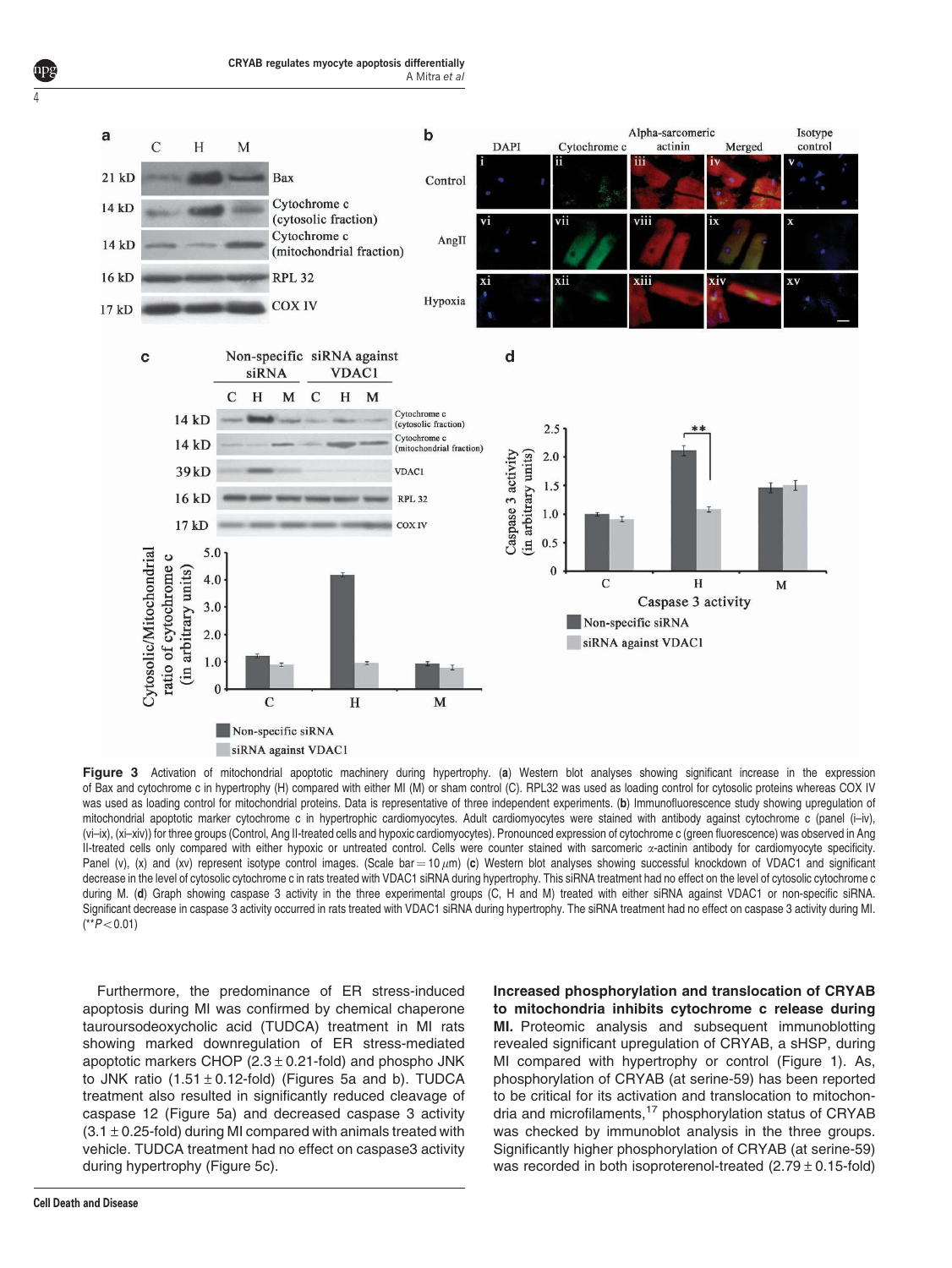

Figure 4 Activation of ER stress pathway and ER stress-induced apoptosis during MI. (a) Immunoblot analyses showing increased expressions of PERK, IRE 1 and phospho IRE 1 during MI (M) in vivo compared with either hypertrophy (H) or control (C). Immunoblot analyses also showed cleavage of ATF6 (36 kDa) and active XBP1 (31 kDa) exclusively during MI that was absent either in hypertrophy or control. RPL32 was used as internal control. Data is representative of three independent experiments. (b) Immunofluorescence study showing nuclear translocation of XBP1 and ATF6 in hypoxic cardiomyocytes in vitro. Adult cardiomyocytes were stained with antibodies against XBP1 (panel (i–iv), (vi–ix), (xi–xiv)) and ATF 6 (panel (xvi–xix), (xxi–xxiv), (xxvi–xxix)). Nuclear translocation of both XBP1 and ATF6 was observed in hypoxic cardiomyocytes only (green fluorescence) that was absent in Angli-treated myocytes and untreated control. Panel (v), (x), (xx), (xx), (xxv) and (xxx) represent isotype control images. (c) Immunoblot analyses showing significant increase in the expressions of ATF4, CHOP and TRAF 2 and ratio of phospho JNK to JNK during M compared with either H or C. Expression levels of total JNK remained unaltered in all the three groups. Expression of Bcl-2 protein was significantly downregulated during M compared with hypertrophy. Immunoblot analyses also showed cleavage of active caspase 12 (38 kDa) exclusively during M. Data is representative of three independent experiments. (d) Immunofluorescence study showing nuclear translocation of CHOP in hypoxic cardiomyocytes. Nuclear translocation of CHOP (green fluorescence) was observed in hypoxic cardiomyocytes only. Translocation was found to be absent in AngII-treated myocytes or untreated control. Cardiomyocyte specificity was confirmed by counterstaining cells with sarcomeric alpha actinin antibody. Panel (v), (x), (xv) represent isotype control images. (Scale bar = 10  $\mu$ m)

and LAD-ligated  $(2.92 \pm 0.21$ -fold) heart samples compared with either hypertrophy or control (Figure 6a). Immunoelectron microscopy also revealed increased translocation of phospho CRYAB protein to the mitochondrial surface of myocytes during MI compared with hypertrophy (Figure 6b). We wanted to further check whether phospho CRYAB

binding to VDAC1 has any role in bypassing the mitochondrial apoptotic pathway in cardiomyocytes during MI. Coimmunoprecipitation experiment revealed significant increase in binding of phospho CRYAB with VDAC1 protein during MI in both isoproterenol-treated  $(2.67 \pm 0.21$ -fold) and LAD-ligated  $(2.86 \pm 0.24$ -fold) heart samples compared with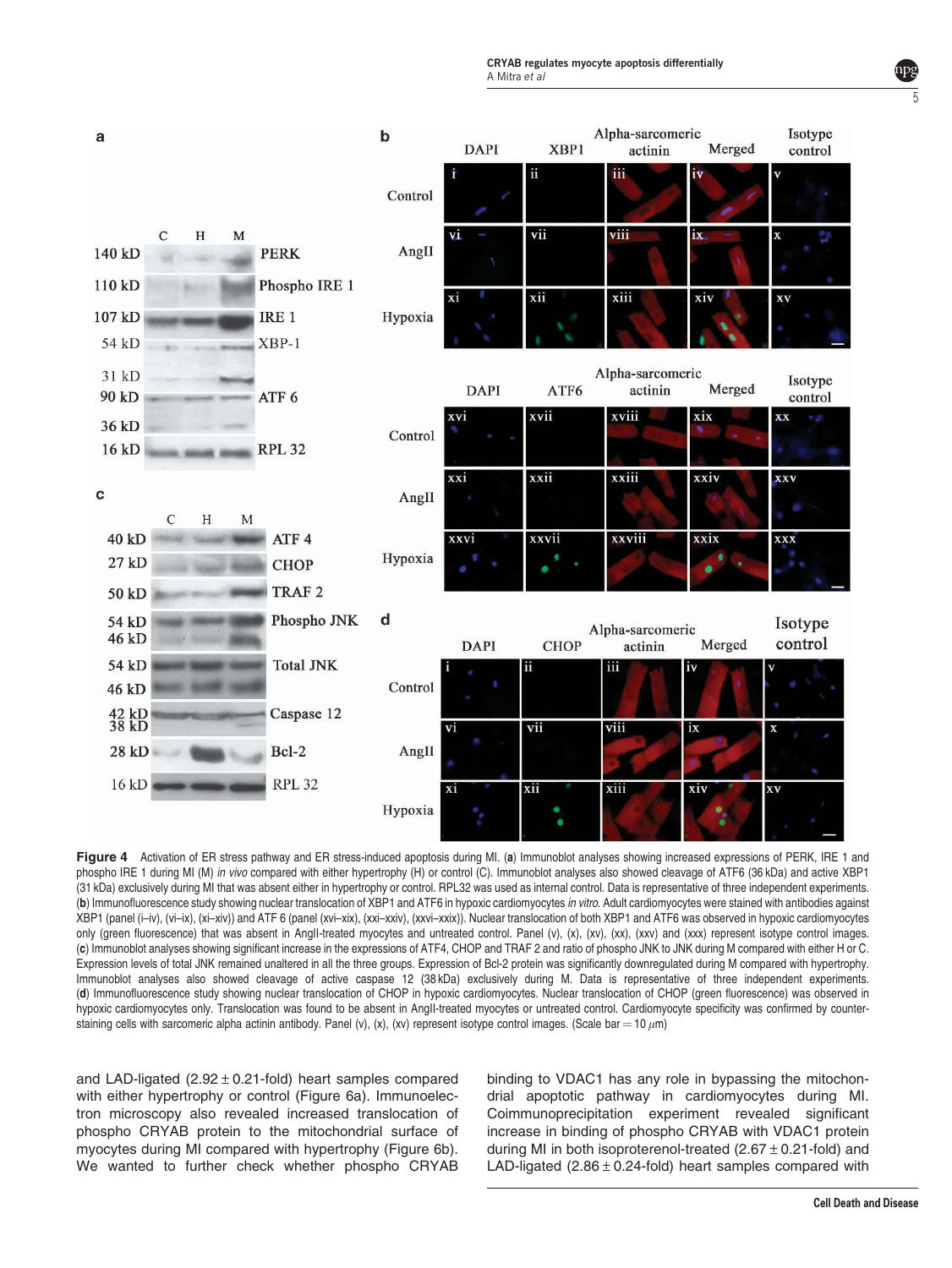

Figure 5 (a) Immunoblot analyses showing significant decrease in the level of CHOP, ratio of phospho JNK to JNK and cleavage of caspase12 in rats treated with TUDCA during MI. (b) Graph showing relative band intensity of CHOP and phospho JNK in the three experimental groups viz., control (C), hypertrophy (H) and MI (M) treated with either TUDCA or vehicle alone. (c) Graph showing relative caspase 3 activity in C, H and M groups treated with either TUDCA or vehicle alone. Significant decrease in caspase 3 activity occurred in TUDCA-treated rats during M with no effect during hypertrophy. (\*\* $P$  < 0.01)



Figure 6 (a) Immunoblot analysis showing significant increase in the expression of phospho CRYAB (serine-59) in the MI group (isopreternol-treated (M) and LAD-ligated (LAD)) in vivo compared with either hypertrophy (H) or sham control (C). RPL32 was used as internal control. Data is representative of three independent experiments.  $(*P<0.01$  with respect to M versus H and M versus C;  $**P<0.01$  with respect to LAD versus H and LAD versus C). (b) Immunoelectron microscopy studies showing pronounced presence of phospho CRYAB (serine-59) particles on mitochondrial (M) surface of MI samples compared to hypertrophy (Scale bar = 500 nm). (c) Coimmunoprecipitation study followed by immunoblotting showing significantly increased binding between phospho CRYAB (serine-59) and VDAC1 protein during MI (isopreternol-treated (M) and LAD-ligated (LAD)) compared with H or C (\*\*P<0.01 with respect to M versus H and M versus C; ++P<0.01 with respect to LAD versus H and LAD versus C)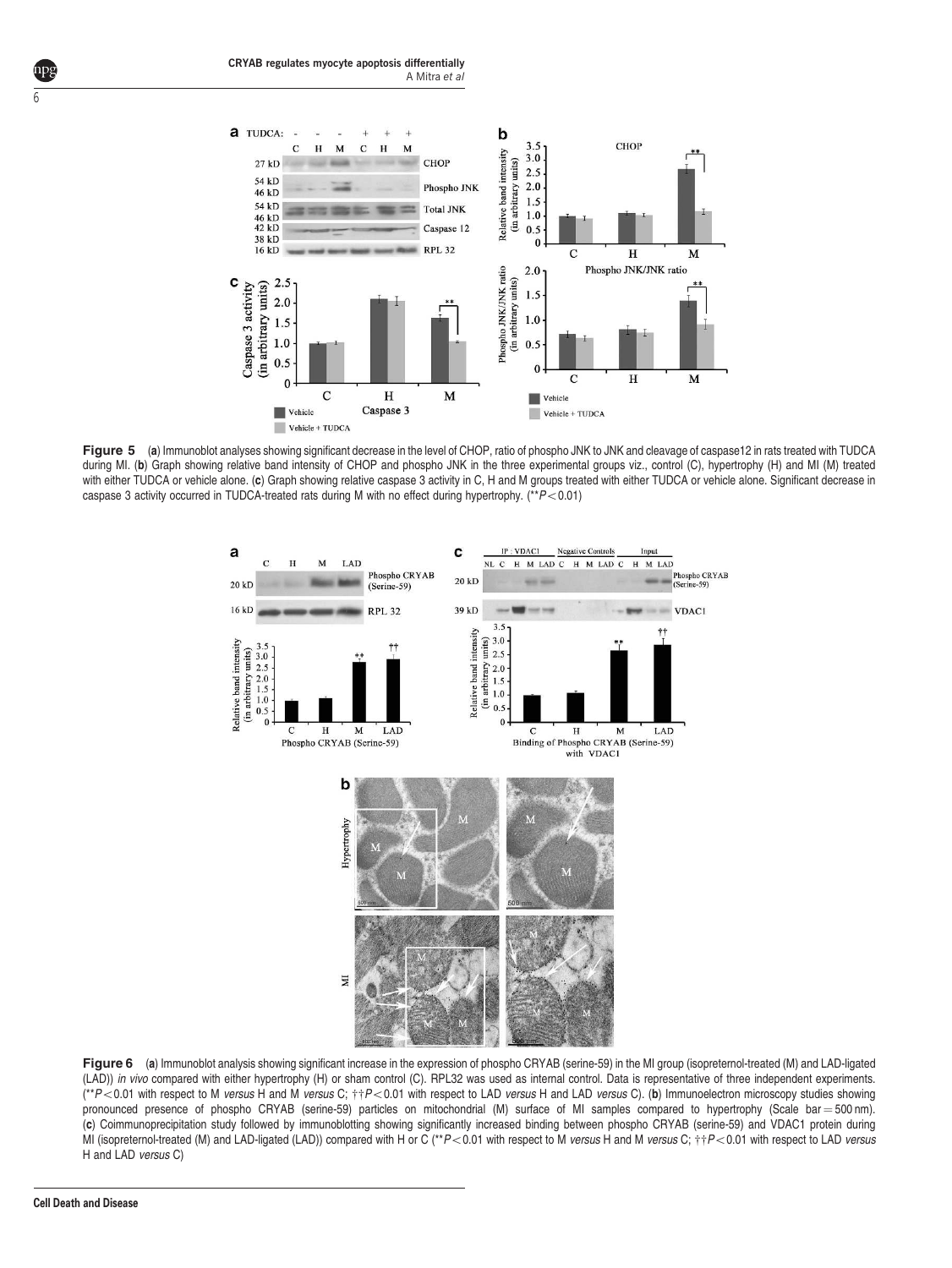

Figure 7 (a) Immunoblot analysis showing successful knockdown of CRYAB and significant increase in the ratio of cytosolic/mitochondrial cytochrome c in myocytes transfected with siRNA against CRYAB during induction of hypoxia. This siRNA treatment had no effect on the level of cytosolic cytochrome c in myocytes treated with Ang II. (b) Graph showing ratio of cytosolic/mitochondrial cytochrome c in control, AngII-treated or hypoxic myocytes transfected with either siRNA against CRYAB or non-specific siRNA ( $*P$ <0.01). (c) Graph showing caspase 3 activity in the three experimental groups (Control, Ang II and hypoxia) treated with either siRNA against CRYAB or nonspecific siRNA. Significant increase in caspase 3 activity was observed in hypoxic cardiomyocytes treated with siRNA against CRYAB. The siRNA treatment had no effect on caspase 3 activity during hypertrophy  $(*P<0.01)$ 

control or hypertrophy (Figure 6c). Further, mass spectrometric analysis of the protein pool that was immunoprecipitated by phospho CRYAB antibody revealed that, among other proteins, adenine nucleotide translocator (ANT), which forms cytochrome c release gateway along with VDAC1, was found exclusively in MI samples (Supplementary Table S1). This suggests that activated CRYAB protein binds to VDAC1 channel, resulting in inhibition of release of cytochrome c into cytosol during MI. This was further confirmed by transfection of cardiomyocytes with CRYAB-specific siRNA. The siRNA-transfected hypoxic cardiomyocytes showed significant increase in the cytosolic/ mitochondrial ratio of cytochrome c  $(2.82 \pm 0.21$ -fold; Figures 7a and b) and caspase 3 activity  $(1.6 \pm 0.09 \cdot 1)$  compared with cells treated with non-specific siRNA (Figure 7c). CRYAB siRNA treatment had no effect either on levels of cytosolic cytochrome c or caspase 3 activity in either hypertrophic cardiomyocytes or control cells.

### **Discussion**

It is now well known that cardiomyocyte apoptosis has an important role in the progression of heart failure.<sup>3,6</sup> However, varied signaling molecules responsible for myocyte apoptosis in etiologically different cardiac diseases has not yet been addressed. Our study is the first of its kind where differential modes of myocyte apoptosis were deciphered during two etiologically different cardiac diseases viz., cardiac hypertrophy and MI, and CRYAB protein was also identified as a key player regulating the differential apoptotic mechanism in diseased cardiomyocytes during these two cardiac disease forms.

The cardiac hypertrophy models used in our study, both in vivo and in vitro, were previously established with significant increase in hypertrophy marker genes and severely

compromised cardiac function.<sup>3</sup> Successful generation of the *in vivo* and *in vitro* MI models were substantiated by significantly induced expression of xanthine oxidase, a wellknown marker of ischemia, earlier detected in cardiac myocytes and coronary endothelial cells of patients with ischemic heart disease.<sup>18</sup> As it is known that isoproterenolinduced MI in vivo occurs because of relative hypoxia as a result of increase in the double product (blood pressure  $\times$ heart rate),<sup>19</sup> an *in vitro* study was undertaken to check the effect of hypoxic stress on adult cardiomyocytes.

The established apoptotic markers like caspase 3 and PARP were found to be cleaved (Figure 2a), and caspase 3 activity (Figure 2b) as well as the number of TUNEL-positive nuclei (Figure 2c) were increased during both hypertrophy and MI in our study, signifying apoptosis as a hallmark of compensated cardiac function.<sup>3</sup> However, the proteomic analysis indicated upregulation of molecules involved in distinct signaling pathways, leading to cardiomyocyte death in these two forms of cardiac diseases.

Our data revealed that VDAC1, a mitochondrial outer membrane channel protein, along with Bax and cytosolic cytochrome c was upregulated exclusively during hypertrophy. Increased VDAC1 mRNA level has been reported earlier in left ventricular septal tissue of human patients suffering from long-standing hypertrophic cardiomyopathy.<sup>20</sup> VDAC1, activated by the proapoptotic protein Bax, $^{21}$  forms a gateway for the release of cytochrome c from mitochondrial intermembrane space to cytosol along with ANT and cyclophilin  $D^{22}$ However, the change in the expression of VDAC1 and cytosolic cytochrome c was negligible during MI compared with control, although it was interesting to note that the level of cytochrome c in mitochondrial fraction during MI was high (Figure 3a). Silencing of VDAC1 in vivo showed significant decrease in caspase 3 activity during hypertrophy, but had no significant effect during MI. Thus, although apoptotic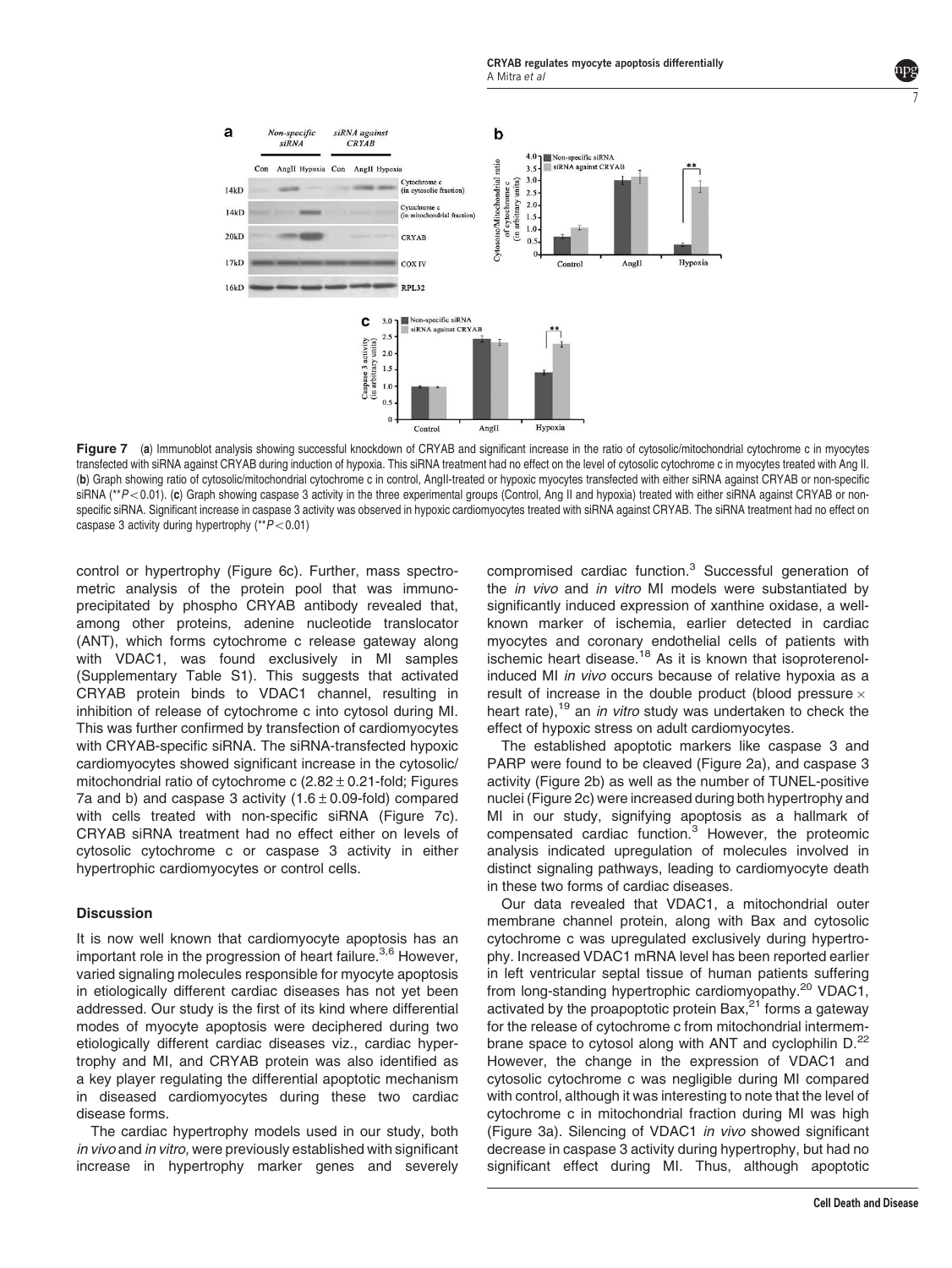

Figure 8 Schematic diagram showing two distinct routes of cardiomyocytes apoptosis involving two different cellular organelles – mitochondria and ER during cardiac hypertrophy and MI, respectively, along with CRYAB as a regulator for the apoptotic programming in these two cardiac disease forms.

machinery is induced during both hypertrophy and MI, the mitochondrial pathway involving VDAC1 is predominant during cardiac hypertrophy.

Our study also revealed that GRP78 – an ER-resident protein – assisting in protein folding and the most important upstream regulator of the unfolded protein response due to ER-stress,<sup>23</sup> was exclusively upregulated during MI (Figure 1) along with the levels of proximal effectors of  $ER$  stress<sup>23</sup> PERK, IRE1 and phospho IRE1 (Figure 4a). Active cleaved subunit of ATF6 and functional product of XBP1 also appeared exclusively during MI with nuclear translocation of these two proteins in hypoxic cardiomyocytes. Although there are reports of ER stress during long-term cardiac hypertrophy,<sup>24</sup> our results did not reveal any significant change in the levels of these ER stress markers during hypertrophy compared with control, in accordance with Sari et al.<sup>25</sup>

Further, exclusive upregulation of the major ER stressinduced apoptotic mediators<sup>23</sup> ATF4, CHOP and TRAF2 in MI hearts and nuclear translocation of CHOP in the hypoxic cardiomyocytes signifies induction of ER stress-mediated apoptosis during MI (Figures 4a–d). CHOP has been reported to induce proapoptotic proteins like growth arrest and DNA damage-inducible protein 34, Bim and Tribbles-related protein-3 but downregulates antiapoptotic Bcl-2 protein.<sup>23</sup> Significant upregulation of phosphorylated JNK during MI was observed in our study compared with the two other groups. It MAPK cascade to activate the apoptotic mediator JNK during severe ER stress.<sup>26</sup> Active JNK is also known to induce apoptosis via activation of proapoptotic cJun or Bcl-2 associated death promoter protein and inactivation of antiapoptotic protein Bcl-2.<sup>27</sup> Further, it is known that recruitment and activation of caspase 12 by either caspase 7 or TRAF2 can mediate the activation of caspase 3 without the involvement of mitochondria.<sup>28</sup> Our data revealed cleavage of caspase 12 during MI, that was absent in the two other groups (Figure 4c). Activation of all these proteins signifies the induction of myocyte apoptosis during MI as a result of severe ER stress beyond a certain threshold level. Although, induction of ER stress and ATF4–CHOPmediated apoptosis was reported earlier in a mouse model of MI.<sup>29</sup> our study revealed involvement of other ER stressmediated apoptosis signaling such as JNK pathway and caspase12 pathway during MI that remained unaltered during hypertrophy. This finding was reinforced by significant downregulation of ER stress-induced apoptotic markers in MI rats treated with chemical chaperon TUDCA<sup>30</sup> (Figures 5a-c).

was reported earlier that, TRAF2 recruited by phospho IRE1, binds to apoptosis signal-regulating kinase 1, and initiates the

Thus, our study revealed that among other altered proteins, VDAC1 orchestrates mitochondrial Bax–cytochrome c pathway-regulated cardiomyocyte apoptosis during hypertrophy and ER-mediated myocyte apoptosis induced by GRP78, was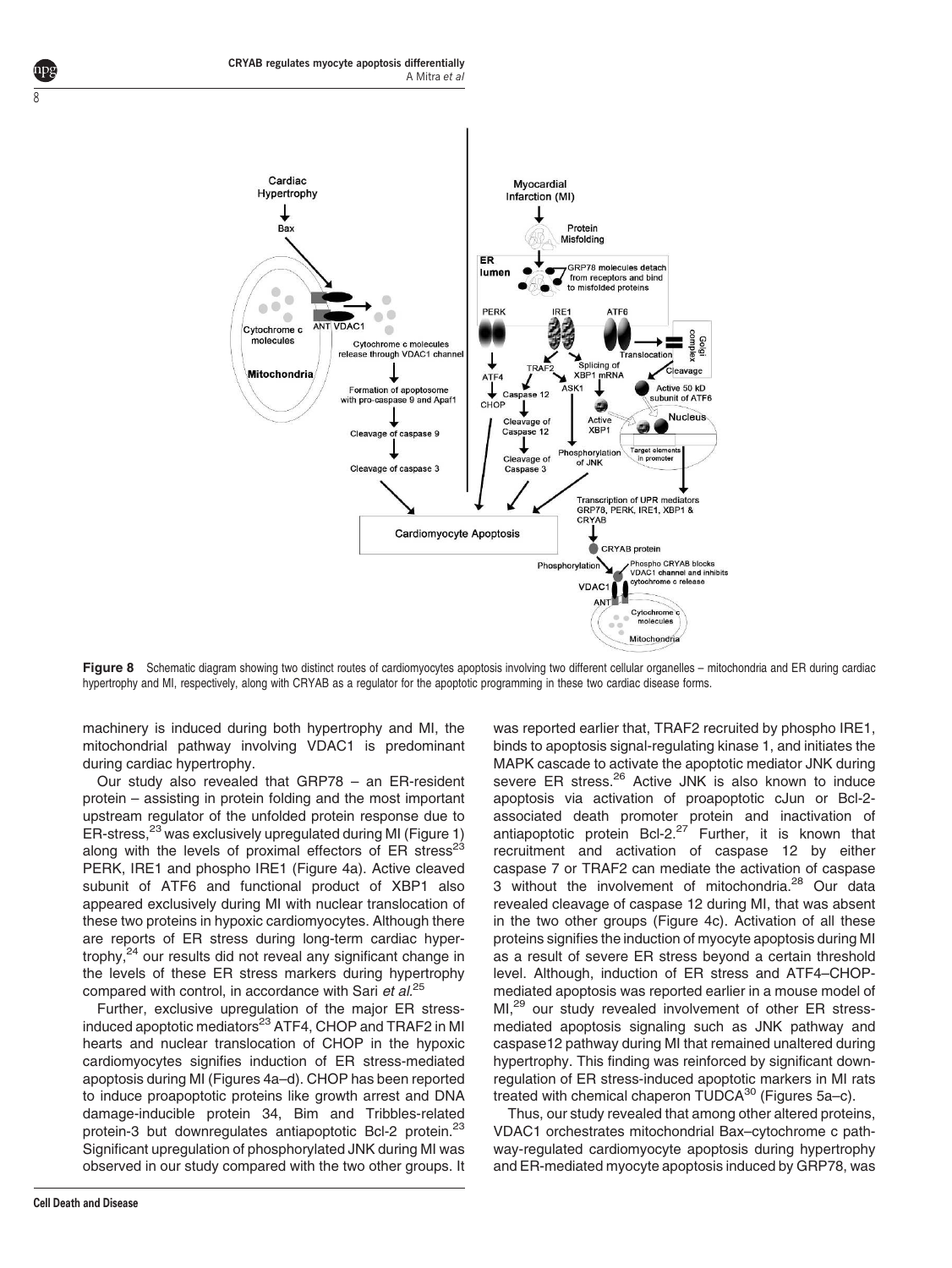activated in case of MI (Figure 8). It seemed to be a paradox that even though Bax, an important proapoptotic regulator of mitochondrial pathway, was upregulated and level of mitochondrial cytochrome c also increased during MI, no change in the level of cytosolic cytochrome c was observed. In this study, we found significant upregulation of CRYAB, which after phosphorylation (at serine-59) has been reported to translocate to mitochondria and have antiapoptotic role during  $I/R$  injury.<sup>17</sup> It has been shown to bind with VDAC1 during hypoxic stress induced by  $H_2O_2$  in neonatal mouse cardiomyocytes.<sup>31</sup> On the basis of these earlier reports, we tried to seek a possible explanation to this paradox by studying the role of CRYAB during MI. Increased phosphorylation of CRYAB (at serine-59) indicated increased activation of CRYAB during MI, whereas immunoelectron microscopy and coimmunoprecipitation experiments confirmed mitochondrial translocation and binding of CRYAB to both VDAC1 and ANT exclusively during MI (Figures 6a–c; Supplementary Table S1). This finding led us hypothesize that during MI, CRYAB, which is a downstream mediator of unfolded protein response,<sup>32</sup> gets phosphorylated (at serine-59), translocates to mitochondria and in turn binds to VDAC1 channel, thus inhibiting cytochrome c release into cytosol. The role of CRYAB was confirmed as in the presence of CRYAB siRNA mitochondrial pathway was activated in hypoxic cardiomyocytes, as evident by increased cytosolic cytochrome c (Figures 7a–c). These findings clearly suggest that activated CRYAB acts as an inhibitor of mitochondrial apoptotic pathway during MI but not during hypertrophy.

Thus, this study clearly demonstrates that although apoptosis is a hallmark of both cardiac hypertrophy and MI, the molecular mechanisms leading to myocyte death are distinct in these two disease forms and two different organelles – mitochondria and ER have predominant roles in this process via VDAC1 and GRP78, respectively (Figure 8). This study also establishes the fact that CRYAB is a major molecular regulator of cardiomyocyte apoptosis, which blocks VDAC1 channel in MI samples, and is thus responsible for the shift of cardiomyocyte apoptotic signaling from mitochondria to ER during MI.

#### Materials and Methods

Animals used. Wistar rats used in this study were procured from the National Institute of Nutrition, Hyderabad, AP, India. The investigation conforms to the Guidelines for the Care and Use of Laboratory Animals published by the US National Institute of Health (NIH Publication no. 85–23, revised 1996) and was also approved by the Institutional Animal Ethics Committee, University of Calcutta (Registration no. 885/ac/05/CPCSEA), registered under 'Committee for the Purpose of Control and Supervision of Experiments on Laboratory Animals' (CPCSEA), Ministry of Environment and Forests, Government of India.

Generation of cardiac hypertrophy and MI in vivo. Twenty-fourweek-old male Wister rats ( $n = 10$ ) were used to generate left ventricular hypertrophy by ligating their right renal artery for 14 days, and hypertrophy was measured as described previously.<sup>3</sup> MI was generated in 24-week-old male Wister rats ( $n = 10$ ) by intraperitoneal injection of synthetic catecholamine isoproterenol hydrochloride (100 mg/kg body weight per day; Sigma-Aldrich, MO, USA), a  $\beta$ adrenergic agonist, for two consecutive days as described previously.<sup>33</sup> Isoproterenol treatment is the maximally studied and standardized non-invasive method for MI generation, as it mimics acute phase of MI in human patients.<sup>33</sup> Similarly, a ligation model of MI was also generated by occlusion of left anterior descending coronary artery as described earlier with slight modifications<sup>34</sup>, and the

animals were euthanized after 10 days of ischemic period. The age-matched sham-operated control underwent similar procedure without actual ligation of the artery or injection of isoproterenol hydrochloride.

9

Rats were anesthetized with an intraperitoneal injection of a combination of 100 mg/kg ketamine and 10 mg/kg xylazine, and were euthanized via intravenous ketamine injection at the end of the experiment. The infarct zone was identified in MI samples by TTC method, as described previously.<sup>35</sup> The infarct area was measured using Image Tool software v2.0 (UTHSC, San Antonio, TX, USA). For subsequent protein and RNA extraction, cardiac tissue samples from all groups were collected and preserved in liquid nitrogen. Tissue was specifically collected from the infarct zone of the MI group.

In vivo treatment with VDAC1 siRNA and ER stress inhibitor. siRNA against VDAC1:S136016/S136017(Catalogue no. 4457308, Ambion, Life Technologies, Grand Island, NY, USA) or non-specific siRNA (Catalogue no. 4457289, Ambion, Life Technologies) in 1  $\times$  phosphate-buffered saline (PBS) was injected in ventricles of aortic-ligated rats ( $n = 5$ ) at a concentration of 10 nmoles following manufacturer's protocol for last 10 days of experimentation, as described earlier.<sup>3</sup> Control and MI samples were also treated with the same siRNA against VDAC1 or non-specific siRNA during the experimental period.

TUDCA, an ER stress inhibitor and a chemical chaperone, was administered (50 mg/ml, 400 mg/kg, i.v.) to control, hypertrophic and infarcted rats ( $n = 5$ ) during the experimental period, as described earlier.<sup>3</sup>

Generation of cardiomyocyte hypertrophy and ischemia in vitro. Adult myocytes were isolated from hearts of 20-week-old male Wister rats, following the procedure described previously.<sup>37</sup> Approximately 90% pure isolated cardiomyocytes were confirmed by staining with sarcomeric  $\alpha$ -actinin antibody (Abcam, Cambridge, MA, USA). In vitro cardiomyocyte hypertrophy was generated by incubating the cells in absence (control) or presence (treated) of  $10^{-8}$  mol/l (Sar1) AngII; Bachem, Torrance, CA, USA) for 24 h at 37 °C.<sup>37</sup>

Ischemic condition was generated by subjecting cultured adult cardiomyocytes to hypoxic condition as described earlier, with slight modifications<sup>38</sup> using Galaxy 170R incubator (New Brunswick, Edison, NJ, USA) maintained at 1%  $O_2$  and 5%  $CO_2$  for 5 h. Cardiomyocytes were maintained in glucose and serum-free DMEM (Gibco, Carlsbad, CA, USA) during hypoxic tenure.

Treatment of adult cardiomyocytes with siRNA against alpha crystallin B (CRYAB). Adult cardiomyocytes were transfected with either CRYAB-specific siRNA (Catalogue no. SI01501913, Qiagen, Valencia, CA, USA) to block the expression of CRYAB or negative control siRNA (AllStars Negative Control siRNA, Catalogue no. 1027280,Qiagen) using HiPerFect Transfection Reagent (Qiagen), as per manufacturer's protocol.

Reverse transcriptase-PCR. Total RNA was isolated from cardiac ventricular tissues and isolated adult cardiomyocytes using TRIzol reagent (Invitrogen, Carlsbad, CA, USA). Reverse transcription was done using Cloned AMV First-Strand cDNA Synthesis Kit (Invitrogen). Expression of hypertrophy marker genes ANF and  $\beta$ -MHC was studied, as described previously.

Protein extraction. After the experimental period, hearts were dissected out and perfused in chilled PBS. Then the heart tissues were homogenized in protein extraction buffer (7 M urea, 4% (w/v) CHAPS, 2 M thiourea and 1X EDTA – free protease inhibitor cocktail (Roche, South San Francisco, CA, USA)) using Dounce homogenizer for 30 min. The tissue lysates were then subjected to centrifugation at 12 500 r.p.m. at 4  $\degree$ C for 20 min. The supernatants were collected from each sample and concentrations of protein were estimated by Bradford assay. Protein from adult cardiomyocytes was isolated using M-PER Mammalian protein extraction reagent (Thermo Scientific, Rockford, IL, USA). Mitochondrial fraction from either cell or tissue samples were isolated by differential centrifugation method, as described earlier.<sup>39</sup>

Western blotting. Twenty micrograms of total protein extract from each of the three groups – control, hypertrophy and MI – was fractionated by SDS-PAGE and transferred to  $PVDF$  membrane (Millipore, Billerica, MA, USA), followed by incubation with monoclonal antibodies to Bax (BD Pharmingen, Sparks, MD, USA), VDAC1, ATF6; Abcam), cytochrome c, PERK, CHOP, JNK, phospho JNK, caspase 3 (Cell Signaling, Danvers, MA, USA), polyclonal antibodies to xanthine oxidase, XBP1(Santa Cruz, Santa Cruz, CA, USA), GRP78, IRE1, phospho IRE1,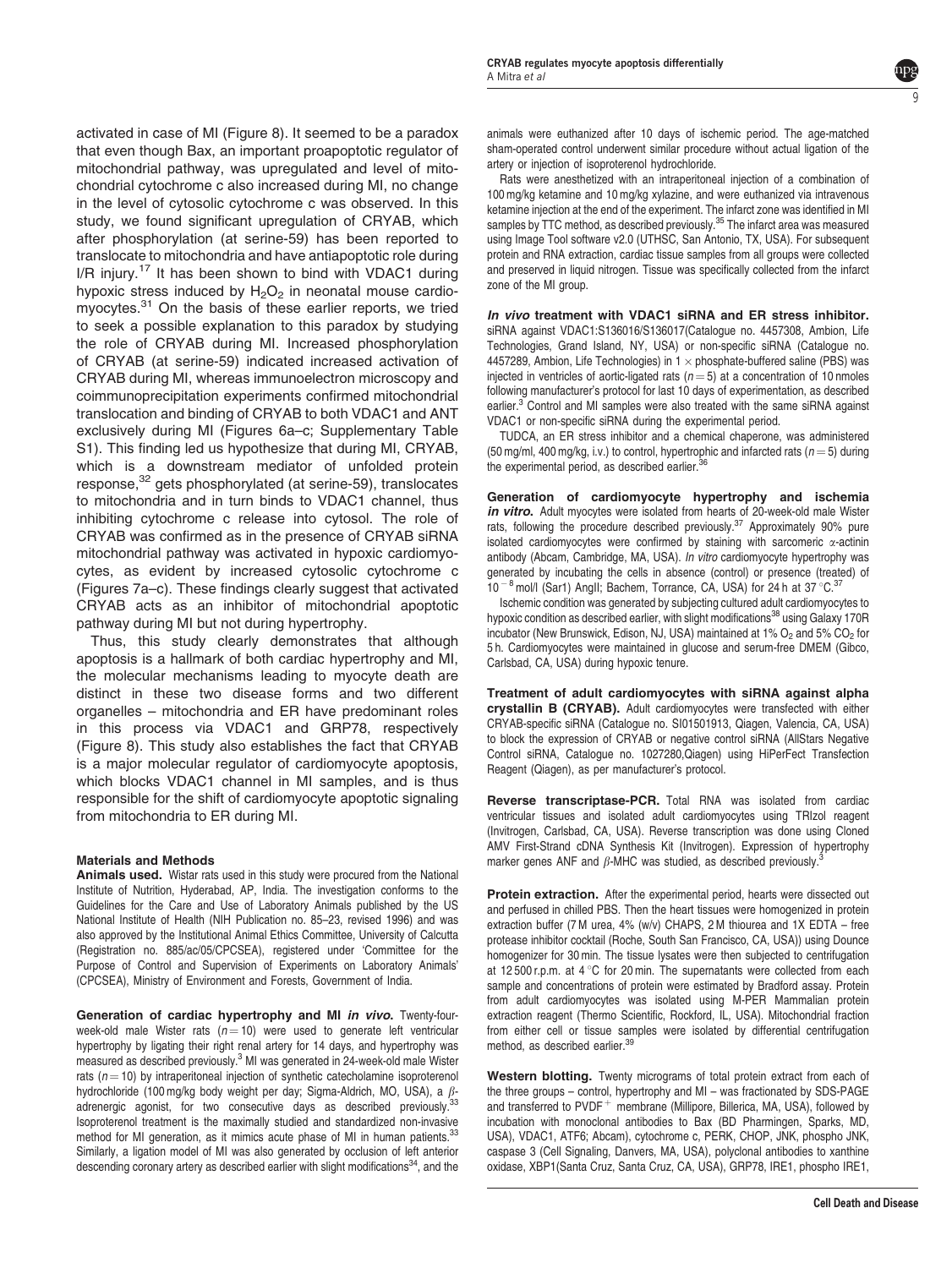ATF4, TRAF2, caspase 12, CRYAB, phospho CRYAB (Abcam), PARP, B-cell lymphoma 2 (Cell Signaling) and HRP-conjugated secondary antibodies (Pierce, Rockford, IL, USA). Immunoreactive bands were visualized using Immobilon Western chemiluminescence HRP substrate (Millipore). 60S ribosomal protein L32 (RPL32; Abcam) was used as loading control for cytosolic proteins and COX IV was used as loading control for mitochondrial proteins. The blots were scanned and quantitated using GelDoc XR system and Quantity One software version 4.6.3 (Bio-Rad, Hercules, CA, USA). Three independent experiments were performed with five biological replicates for each group of animals.

10

TUNEL staining. TUNEL staining of paraffin-embedded tissue sections from all the experimental groups was performed with the In Situ cell death detection kit (Roche, Mannheim, Germany), as per manufacturer's instruction. Negative controls (without any apoptotic inducer or TdT enzyme) and positive controls (Dnase I-treated) were also included in the experiment. TUNEL-positive cells were visualized under fluorescent microscope (Olympus BX51, Progres C5, Center Valley, PA, USA).

Immunofluorescence studies. Cardiomyocytes were stained with monoclonal antibodies to ATF6 (Abcam), cytochrome c, CHOP (Cell Signaling), polyclonal antibodies to XBP1 (Santa Cruz) and sarcomeric  $\alpha$ -actinin (Abcam), followed by incubation with labeled secondary antibodies (Alexa fluor 488, Alexa fluor 594, Alexa fluor 633; Molecular Probes, Eugene, OR, USA), as described earlier.<sup>40</sup> After mounting with Vectashield (with DAPI; Vector Laboratories, Burlingame, CA, USA), cells were visualized under fluorescent microscope (Olympus BX51, Progres C5). For each experimental condition, isotype controls were included.

Coimmunoprecipitation and mass spectrometry. Coimmunoprecipitation was done as described earlier<sup>3</sup>, following manufacturer's protocol (Pierce Co-Immunoprecipitation Kit, ThermoFisher, Waltham, MA, USA). After immunoprecipitating with VDAC1 antibody (Abcam), western blotting was done using polyclonal antibodies against CRYAB and phospho CRYAB (Abcam), as described in the previous section. Equal protein loading was confirmed by probing with monoclonal antibody to VDAC1 (Abcam).

For mass-spectrometric analysis, cardiac protein from all the three groups was immunoprecipitated with polyclonal antibody to phospho CRYAB (Abcam). The immunoprecipitated proteins were eluted with soft elution buffer, as described earlier.<sup>41</sup> Elutes were then digested and peptide data was acquired on Prominence UFLC system (Shimadzu, Tokyo, Japan) coupled to the 5600 TripleTof fitted with the Duospray Ion Source in positive polarity with high resolution MS scan (m/z 350–1600) followed by 12 high-resolution MS/MS Scans (precursors charge state 2–5) in information-dependent acquisition mode. For specificity, the protein samples were pre-cleared with rabbit IgG (Invitrogen, Grand Island, NY, USA).

Immunoelectron microscopy. Fixation and embedding of cardiac tissue samples were performed as described earlier.<sup>42</sup> Thin sections (80–90 nm) were incubated with polyclonal antibody against phospho CRYAB (ser-59; Abcam), followed by incubation with anti-rabbit secondary antibody conjugated with colloidal gold (BBI, Cardiff, UK). After brief wash, the sections were stained with 2.5% uranyl acetate, and visualized under Morgagni 268D transmission electron microscope (Fei Company, Eindhoven, The Netherlands).

Caspase 3 protease activity assay. Caspase 3 activity from cardiac tissue or adult cardiomyocytes from all experimental groups was determined using ApoAlert caspase 3 Fluorescent Assay Kit (Clontech Laboratories, Mountain View, CA, USA).<sup>3</sup>

Determination of cardiac function. Two-dimensional echocardiography was performed to determine cardiac function in vivo, as described previously. Briefly, cardiac function of lightly sedated rats from all experimental groups (control, hypertrophy and MI) were evaluated using M-mode views to assess the LVDD and %FS. Digitized images were obtained using an ultrasound system (Vivid S5 system, GE Healthcare, Milwaukee, WI, USA).

**Statistical analysis.** Results were expressed as mean  $\pm$  S.E. of  $>3$ independent experiments. Data was analyzed by ANOVA using SPSS (v13.0; IBM, New York, NY, USA). Values of  $P \le 0.05$  were considered as significant.

### Conflict of Interest

The authors declare no conflict of interest.

- 1. Alpert JS, Thygesen K, Antman E, Bassand JP. Myocardial infarction redefined—a consensus document of the joint European society of cardiology/American College of cardiology committee for the redefinition of myocardial infarction. J Am Coll Cardiol 2000: 36: 959–969.
- 2. Choudhary R, Mishra KP, Subramanyam C. Prevention of isoproterenol induced cardiac hypertrophy by eugenol. Indian J Clin Biochem 2006; 21: 107–113.
- 3. Chatterjee A, Mir SA, Dutta D, Mitra A, Pathak K, Sarkar S. Analysis of p53 and NF-KB signaling in modulating the cardiomyocyte fate during hypertrophy. J Cell Physiol 2010; 226: 2543–2554.
- 4. Garciarena CD, Caldiz CI, Portiansky EL, Chiappe de Cingolani GE, Ennis IL. Chronic NHE-1 blockade induces an antiapoptotic effect in the hypertrophied heart. J Appl Physiol 2009; 106: 1325–1331.
- 5. Choudhury S, Bae S, Kumar SR, Ke Q, Yalamarti B, Choi JH et al. Role of AIF in cardiac apoptosis in hypertrophic cardiomyocytes from Dahl salt-sensitive rats. Cardiovasc Res 2010; 85: 28–37.
- 6. Sarkar S, Chawla-Sarkar M, Young D, Nishiyama K, Rayborn ME, Hollyfield JG et al. myocardial cell death and regeneration during progression of cardiac hypertrophy to heart failure. J Biol Chem 2004; 279: 52630–52642.
- 7. Griffiths ER, Friehs I, Scherr E, Poutias D, McGowan FX, del Nido PJ. Electron transport chain dysfunction in neonatal pressure-overload hypertrophy precedes cardiomyocyte apoptosis independent of oxidative stress. J Thorac Cardiovasc Surg 2010; 139: 1609–1617.
- 8. Xie MJ, Chang H, Wang YY, Zhang L, Song Z, Guo WG et al. Evidence that apoptotic signalling in hypertrophic cardiomyocytes is determined by mitochondrial pathways involving protein kinase Co. Clin Exp Pharmacol Physiol 2010; 37: 1120-1128.
- 9. Bloom S, Davis DL. Calcium as mediator of isoproterenol-induced myocardial necrosis. Am J Pathol 1972; 69: 459–470.
- 10. von Harsdorf R, Li PF, Dietz R. Signaling Pathways in Reactive Oxygen Species–Induced Cardiomyocyte apoptosis. Circulation 1999; 99: 2934–2941.
- 11. Zhang GM, Su SP, Wang Y, Li TD, Li XY, Tan H et al. Effect of ischemic postconditioning on activation of p38 mitogen activated protein kinase and cardiocyte apoptosis in rats. Acta Acad Med Sin 2010; 32: 526–532.
- 12. Sun HJ, Li H, Zou Z, Shi XY. Protective effects of hydroxyethyl starch 130/0.4 against myocardial ischemia/reperfusion injury in rats. Chin Med J 2011; 124: 291–297.
- 13. Morrison LE, Whittaker RJ, Klepper RE, Wawrousek EF, Glembotski CC. Roles for alphaB-crystallin and HSPB2 in protecting the myocardium from ischemia-reperfusioninduced damage in a KO mouse model. Am J Physiol Heart Circ Physiol 2004; 286: H847–H855.
- 14. Bullard B, Ferguson C, Minajeva A, Leake MC, Gautel M, Labeit D et al. Association of the chaperone alphaB-crystallin with titin in heart muscle. J Biol Chem 2004; 279: 7917–7924.
- 15. Maloyan A, Sanbe A, Osinska H, Westfall M, Robinson D, Imahashi K et al. Mitochondrial dysfunction and apoptosis underlie the pathogenic process in alpha-B-crystallin desminrelated cardiomyopathy. Circulation 2005; 112: 3451–3461.
- 16. Rajasekaran NS, Connell P, Christians ES, Yan LJ, Taylor RP, Orosz A et al. Human alpha B-crystallin mutation causes oxido-reductive stress and protein aggregation cardiomyopathy in mice. Cell 2007; 130: 427–439.
- 17. Jin JK, Whittaker R, Glassy MS, Barlow SB, Gottlieb RA, Glembotski CC. Localization of phosphorylated alphaB-crystallin to heart mitochondria during ischemia-reperfusion. Am J Physiol Heart Circ Physiol 2008; 294: H337–H344.
- 18. Baldus S, Müllerleile K, Chumley P, Steven D, Rudolph V, Lund GK et al. Inhibition of xanthine oxidase improves myocardial contractility in patients with ischemic cardiomyopathy. Free Radic Biol Med 2006; 41: 1282–1288.
- 19. Kondo T, Ogawa Y, Sugiyama S, Ito T, Satake T, Ozawa T. Mechanism of isoproterenol induced myocardial damage. Cardiovasc Res 1987; 21: 248–254.
- 20. Lim DS, Roberts R, Marian AJ. Expression profiling of cardiac genes in human hypertrophic cardiomyopathy: insight into the pathogenesis of phenotypes. J Am Coll Cardiol 2001; 38: 1175–1180.
- 21. Shimizu S, Narita M, Tsujimoto Y. Bcl-2 family proteins regulate the release of apoptogenic cytochrome c by the mitochondrial channel VDAC. Nature 1999; 399: 483–487.
- 22. Zheng Y, Shi Y, Tian C, Jiang C, Jin H, Chen J et al. Essential role of the voltagedependent anion channel (VDAC) in mitochondrial permeability transition pore opening and cytochrome c release induced by arsenic trioxide. Oncogene 2004; 23: 1239–1247.
- 23. Glembotski CC. Endoplasmic reticulum stress in the heart. Circ Res 2007; 101: 975–984.
- 24. Okada K, Minamino T, Tsukamoto Y, Liao Y, Tsukamoto O, Takashima S et al. Prolonged endoplasmic reticulum stress in hypertrophic and failing heart after aortic constriction: possible contribution of endoplasmic reticulum stress to cardiac myocyte apoptosis. Circulation 2004; 110: 705–712.